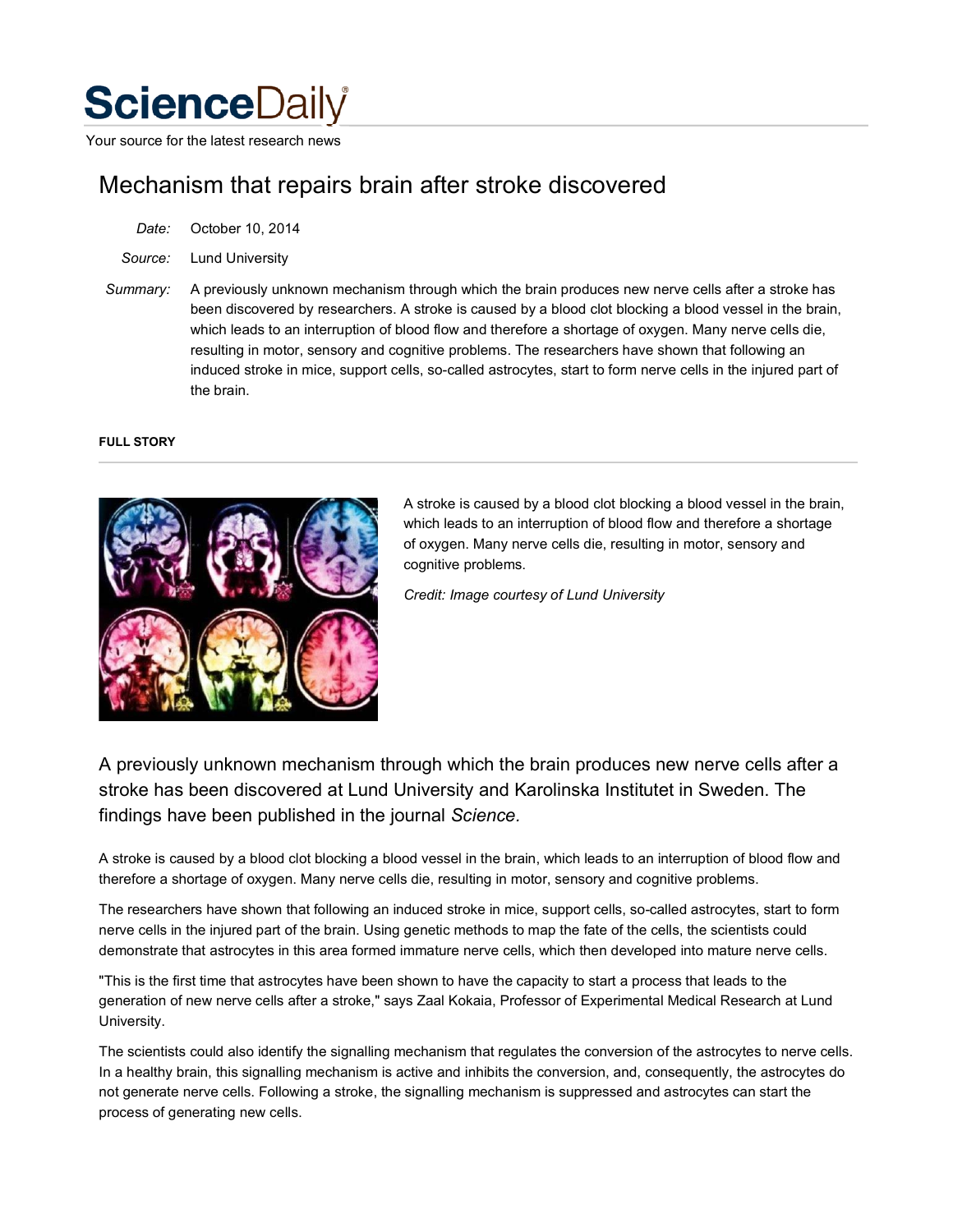"Interestingly, even when we blocked the signalling mechanism in mice not subjected to a stroke, the astrocytes formed new nerve cells," says Zaal Kokaia.

"This indicates that it is not only a stroke that can activate the latent process in astrocytes. Therefore, the mechanism is a potentially useful target for the production of new nerve cells, when replacing dead cells following other brain diseases or damage."

The new nerve cells were found to form specialized contacts with other cells. It remains to be shown whether the nerve cells are functional and to what extent they contribute to the spontaneous recovery that is observed in a majority of experimental animals and patients after a stroke.

A decade ago, Kokaia's and Lindvall's research group was the first to show that stroke leads to the formation of new nerve cells from the adult brain's own neural stem cells. The new findings further underscore that when the adult brain suffers a major blow such as a stroke, it makes a strong effort to repair itself using a variety of mechanisms.

The major advancement with the new study is that it demonstrates for the first time that self-repair in the adult brain involves astrocytes entering a process by which they change their identity to nerve cells.

"One of the major tasks now is to explore whether astrocytes are also converted to neurons in the human brain following damage or disease. Interestingly, it is known that in the healthy human brain, new nerve cells are formed in the striatum. The new data raise the possibility that some of these nerve cells derive from local astrocytes. If the new mechanism also operates in the human brain and can be potentiated, this could become of clinical importance not only for stroke patients, but also for replacing neurons which have died, thus restoring function in patients with other disorders such as Parkinson's disease and Huntington's disease," says Olle Lindvall, Senior Professor of Neurology.

#### **Story Source:**

The above post is reprinted from materials provided by **Lund University**. *Note: Content may be edited for style and length.*

#### **Journal Reference**:

1. J. P. Magnusson, C. Goritz, J. Tatarishvili, D. O. Dias, E. M. K. Smith, O. Lindvall, Z. Kokaia, J. Frisen. **A latent neurogenic program in astrocytes regulated by Notch signaling in the mouse**. *Science*, 2014; 346 (6206): 237 DOI: 10.1126/science.346.6206.237

#### **Cite This Page**:

MLA APA Chicago

Lund University. "Mechanism that repairs brain after stroke discovered." ScienceDaily. ScienceDaily, 10 October 2014. <www.sciencedaily.com/releases/2014/10/141010083859.htm>.